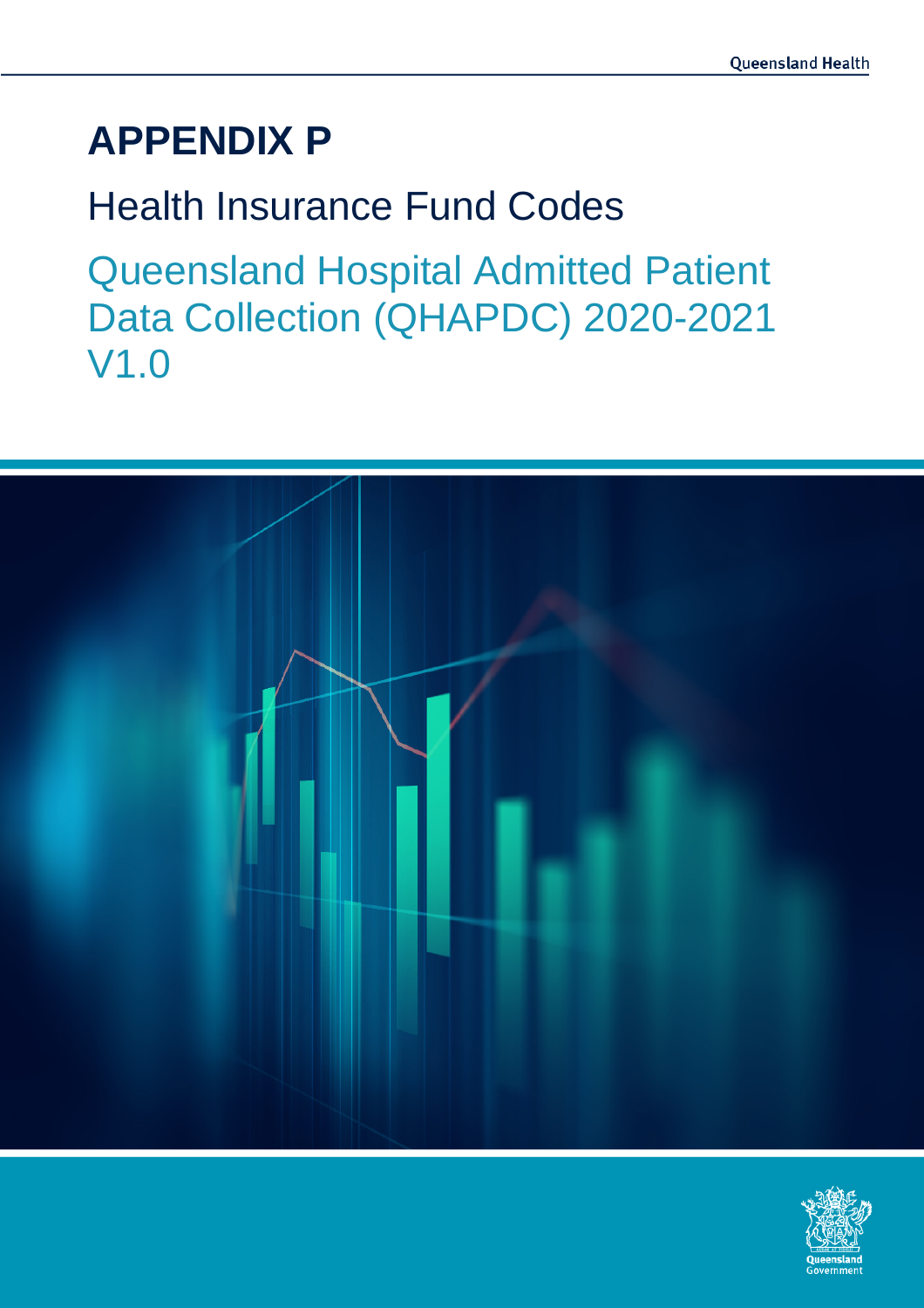#### **Appendix P**

Published by the State of Queensland (Queensland Health), 2020



This document is licensed under a Creative Commons Attribution 3.0 Australia licence. To view a copy of this licence, visit creativecommons.org/licenses/by/3.0/au

© State of Queensland (Queensland Health) 2020

You are free to copy, communicate and adapt the work, as long as you attribute the State of Queensland (Queensland Health).

For more information contact: Statistical Services and Integration Unit, Statistical Services Branch, Department of Health, GPO Box 48, Brisbane QLD 4001, email QHIPSMAIL@health.qld.gov.au, phone 07 3708 5667.

An electronic version of this document is available at http://www.health.qld.gov.au/hsu/collections/qhapdc

Disclaimer: The content presented in this publication is distributed by the Queensland Government as an information source only. The State of Queensland makes no statements, representations or warranties about the accuracy, completeness or reliability of any information contained in this publication. The State of Queensland disclaims all responsibility and all liability (including without limitation for liability in negligence) for all expenses, losses, damages and costs you might incur as a result of the information being inaccurate or incomplete in any way, and for any reason reliance was placed on such information.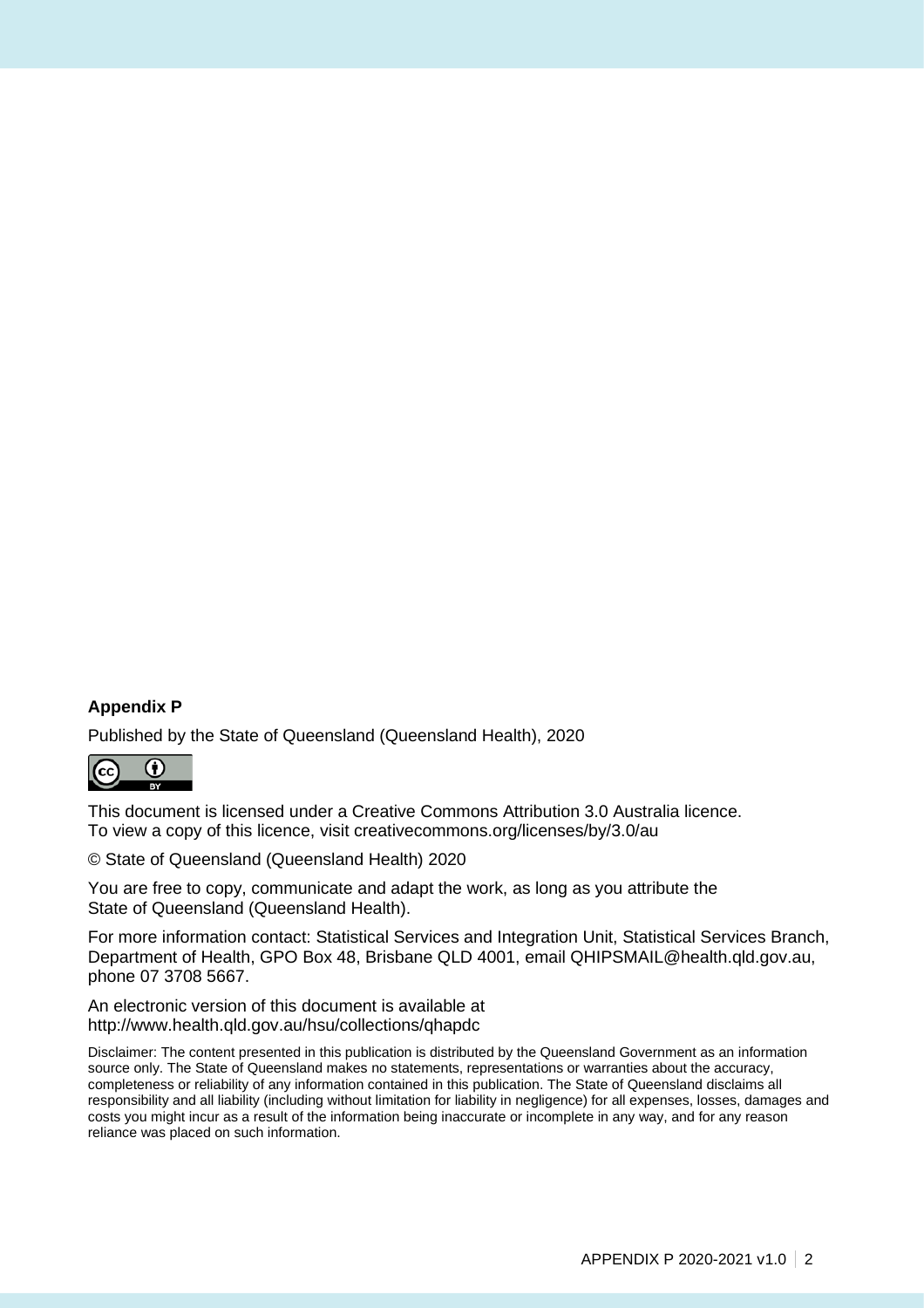### **Contents**

|--|--|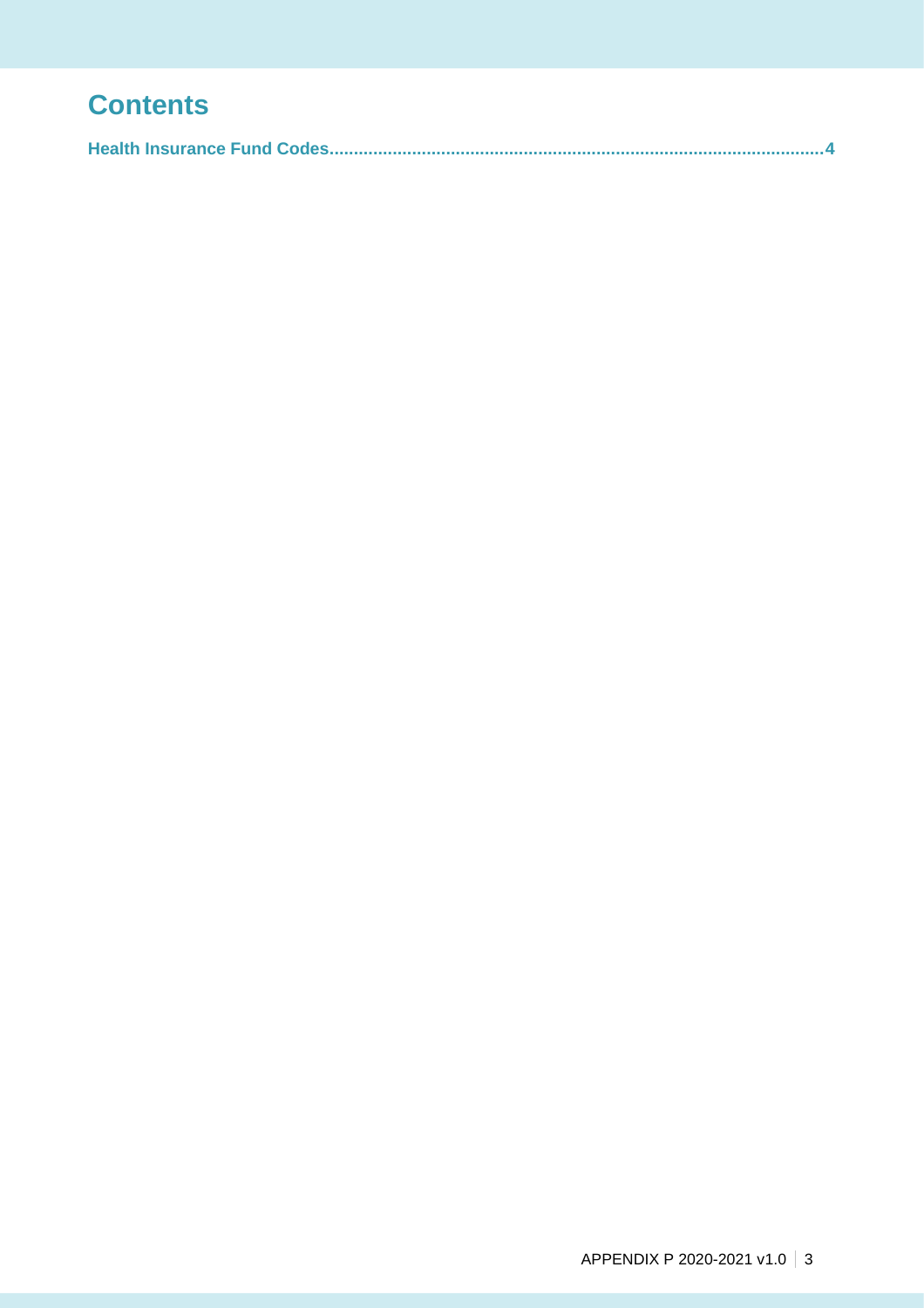## **Health Insurance Fund Codes**

| <b>CODE</b>      | <b>DESCRIPTION</b>                                     |
|------------------|--------------------------------------------------------|
| 007              | <b>ACA Health Benefits Fund Ltd</b>                    |
| 016              | ahm Health Insurance                                   |
| 117              | <b>Allianz Global Assistance OSHC</b>                  |
| 009              | AMEX American Express Health Fund                      |
| 011              | <b>ANZ Health Insurance</b>                            |
| $\overline{014}$ | <b>Austasia Health Services</b>                        |
| 015              | <b>Australian Country Health</b>                       |
| $\overline{017}$ | <b>Australian Health Plans</b>                         |
| 118              | Australian Pensioner Insurance Agency Health Insurance |
| 020              | Australian Unity Health Limited                        |
| 021              | <b>AXA Health Insurance</b>                            |
| 119              | <b>Budget Direct Health Insurance</b>                  |
| 024              | <b>BUPA Australia Pty Ltd</b>                          |
| 120              | <b>CBHS Corporate Health Pty Ltd</b>                   |
| 026              | <b>CBHS Health Fund Ltd</b>                            |
| 028              | <b>CDH Benefits Fund</b>                               |
| 027              | <b>Central West Health Cover</b>                       |
| 034              | <b>CUA Health Ltd</b>                                  |
| 036              | Defence Health                                         |
| 126              | <b>Emergency Services Health</b>                       |
| 113              | Frank Health Insurance                                 |
| 041              | <b>GE</b> Healthcare                                   |
| 042              | <b>GMF Health</b>                                      |
| 043              | <b>GMHBA Ltd</b>                                       |
| 044              | Government Employees Health Fund                       |
| 045              | <b>GU Health</b>                                       |
| 048              | <b>HBF Health Limited</b>                              |
| 003              | HCF Hospitals Contribution Fund of Australia Ltd       |
| 050              | <b>Health Care Insurance Limited</b>                   |
| 052              | Health Insurance Fund of Australia                     |
| 053              | <b>Health Partners Ltd</b>                             |
| 114              | health.com.au                                          |
| 058              | <b>Illawarra Health Fund</b>                           |
| 116              | <b>International Health and Medical Services</b>       |
| 059              | <b>International Medical Assistance Network</b>        |
| 060              | <b>Latrobe Health Services</b>                         |
| 002              | <b>Medibank Private Limited</b>                        |
| 066              | Mildura District Hospital Fund Limited                 |